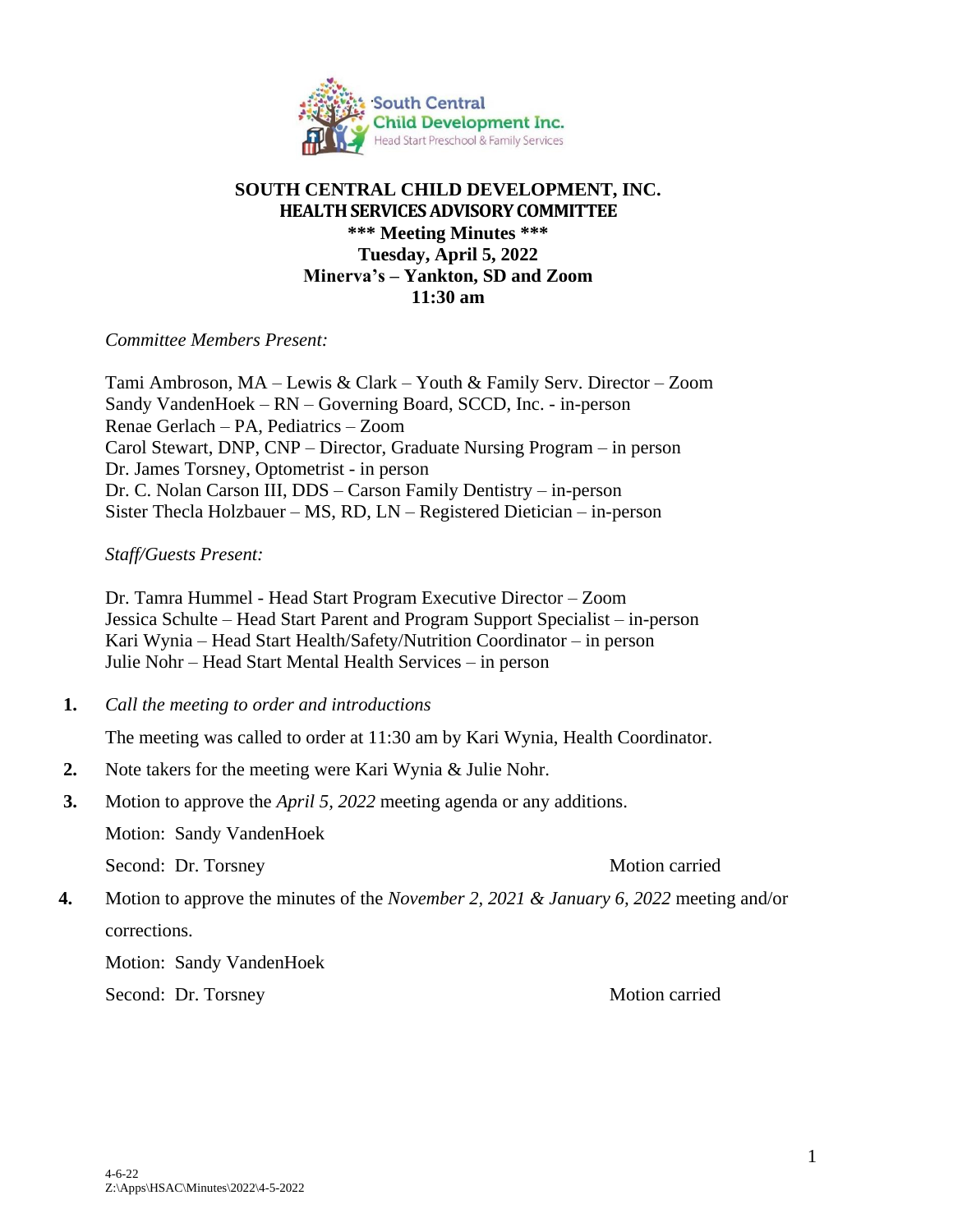## **Reports**

*Early Childhood & Health Services Team Reports*

- a) Health/Nutrition update and data
	- Federal Review
	- CACFP Inspections
- b) Vision, hearing, heights and weights
- c) Staff / Partner sites First Aide & CPR
- d) Environmental Health & Safety update  $(C+$  on-going monitoring)
	- SCCD Environmental Checklist Updates

The committee reviewed the form and had the following change – the smoke detector

batteries need to be changed in October and April – should not say "as needed".

Motion: Dr. Torsney

Second: Sister Thecla Motion carried

- e) Mental Health Services update and data/PIR
	- Behavior Observation at Center Sites
- f) Ed/Disabilities Services update and data/PIR

# **Old Business**

 **1.** *Lead Machine/Medtox* 

We received our lead machine and performed lead testing last spring – and then due to a shortage supplies were not available. Testing kits are available once again and are currently being used. The Health Coordinator has completed over 50 tests to date.

# **New Business**

**1.** The PA 22 Budget was presented by Kari Wynia, Health Coordinator and budget line items specific to the work of this committee was reviewed. Motion to approve the PA 22 Budget. Motion: Dr. Torsney

Second: Renae Gerlach Motion carried

**2.** *New Policies*

a. Individualized Health Plan Policy b. CPR/AED/First Aid Policy Motion to approve a-b. Motion: Sandy VandenHoek Second: Sister Thecla Motion carried